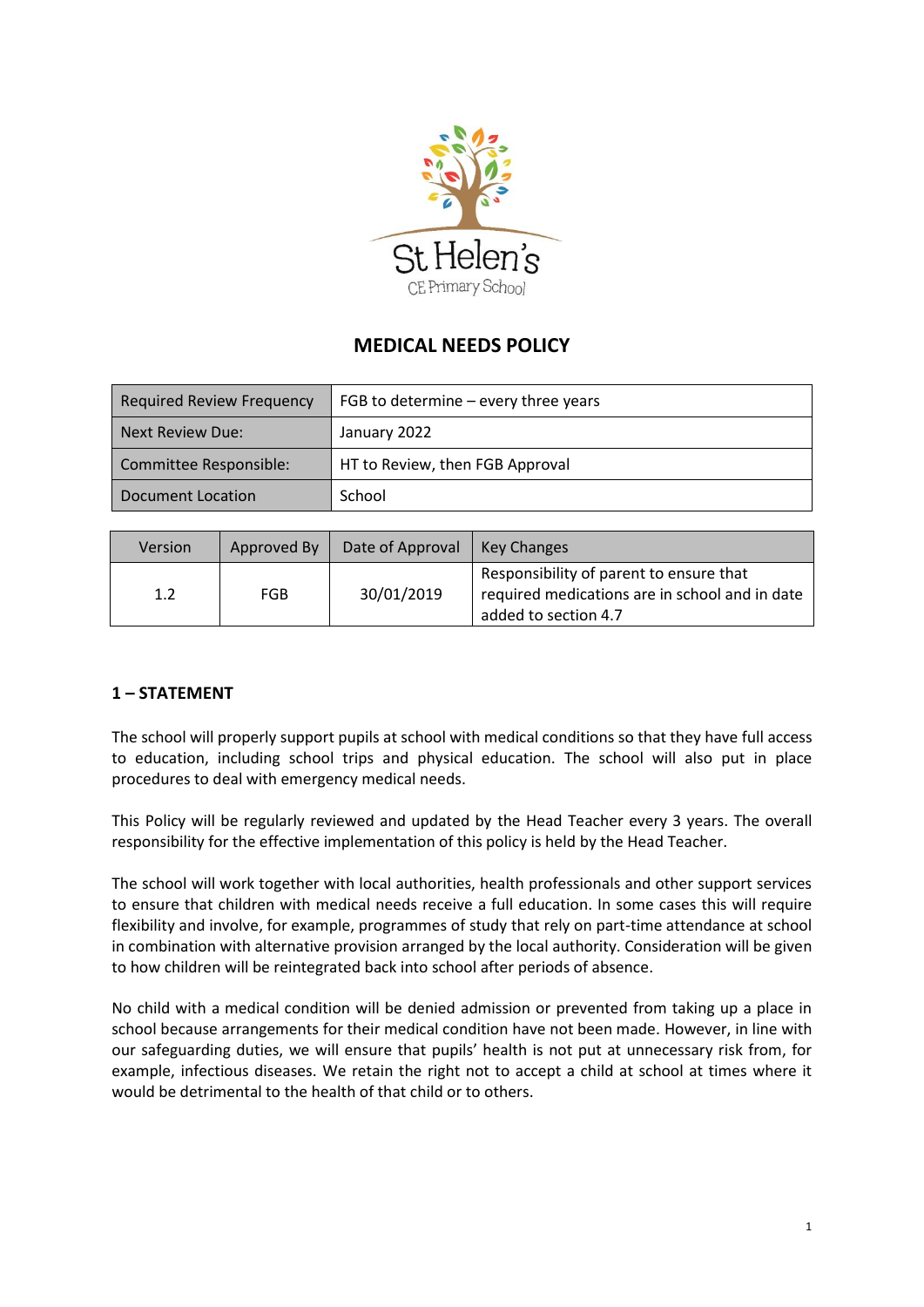# **2 – PROCEDURES**

The following procedures are to be followed when notification is received that a pupil has a medical condition.

**2.1** A parent or a health care professional informs the school that:

- a child has been newly diagnosed, or;
- is due to attend a new school, or;
- is due to return to school after a long-term absence or
- has medical needs that have changed.

**2.2** The Head Teacher or senior member of school staff to whom this has been delegated co-ordinates a meeting to discuss the child's medical support needs, and identifies the member of school staff who will provide support to the pupil.

**2.3** A meeting will be held to discuss and agree on the need for an Individual Healthcare Plan (IHCP). The meeting will include key school staff, child, parent, relevant healthcare professional and other medical/healthcare clinician as appropriate (or to consider written evidence provided by them).

**2.4** An IHCP will be developed in partnership, and the meeting will determine who will take the lead on writing it. Input from a healthcare professional must be provided.

**2.5** School staff training needs will be identified.

**2.6** Healthcare professional commissions or delivers appropriate training and staff are signed off as competent. A review date for the training will be agreed.

**2.7** The IHCP will then be implemented and circulated to all relevant staff.

**2.8** The IHCP will be reviewed annually or when the medical condition changes. The parent or healthcare professional will initiate the review.

**2.9** For children starting at a new school, arrangements should be in place in time for the start of the relevant school term. In other cases, such as a new diagnosis or children moving to a new school midterm, every effort will be made to ensure that arrangements are put in place within two weeks.

#### **3 – INDIVIDUAL HEALTHCARE PLANS**

**3.1** Not all pupils with medical needs will require an IHCP. The school together with the healthcare professional and parent will agree, based on evidence, whether a healthcare plan would be inappropriate or disproportionate. If consensus cannot be reached the Head Teacher will take the final view.

**3.2** The format of the IHCP will depend on the child's condition and the degree of support needed. Where a child has SEN but does not have a statement or EHC (Educational Health Care) plan, their special educational needs will be mentioned in their healthcare plan.

**3.3** The following will be considered when deciding what information will be recorded on IHCPs:

- The medical condition, its triggers, signs, symptoms and treatment;
- The pupil's needs including medication and other treatments;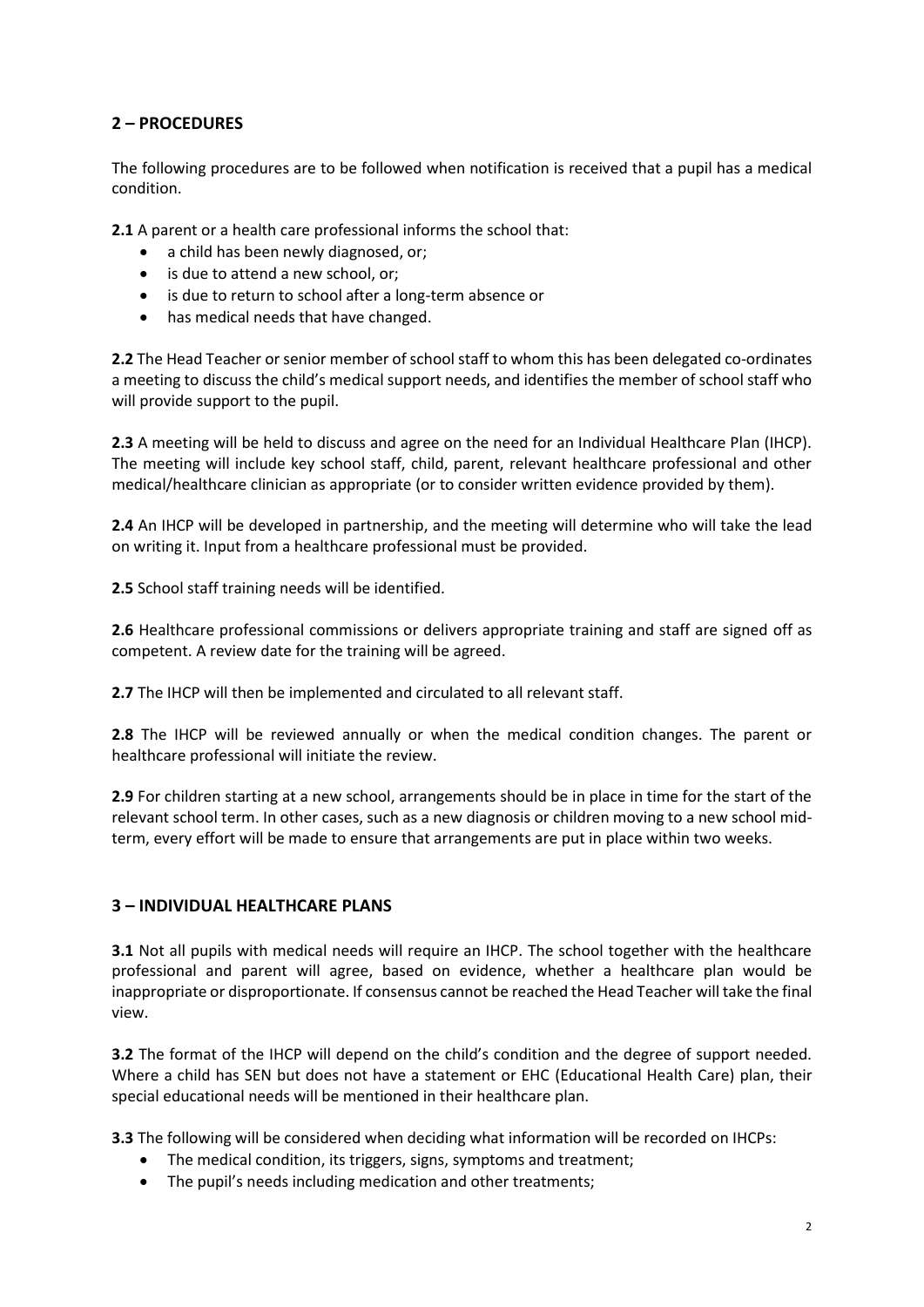- Specific support for the pupil's educational, social and emotional needs;
- The level of support needed (some children will be able to take responsibility for their own health needs) including in emergencies;
- Who will provide this support, their training needs, expectation of their role and confirmation of proficiency, and cover arrangements for when absent;
- Who in school needs to be aware of the child's condition and required support;
- Arrangements for written permission from parents and the Head Teacher for medication to be administered by a member of staff or self-administered by the pupil during school hours;
- Separate arrangements or procedures required for school trips or other school activities outside of the normal school timetable that will ensure the child can participate e.g. risk assessments;
- Where confidentiality issues are raised by the parent/child, the designated individuals to be entrusted with information about the child's condition; and
- What to do in an emergency, including whom to contact, and contingency arrangements. Some children may have an emergency healthcare plan prepared by their lead clinician.

# **4 – ROLES AND RESPONSIBILITIES**

## **4.1** Governing body

- Must make arrangements to support pupils with medical conditions in school, including making sure that a policy for supporting pupils with medical conditions is developed and implemented.
- Ensure that sufficient staff have received suitable training and are competent before they take on responsibility to support children with medical conditions.

## **4.2** Head Teachers

- Ensure that their school's policy for supporting pupils with medical needs is developed and effectively implemented with partners. This includes ensuring that all staff are aware of the policy and understand their role in its implementation.
- Ensure that all staff who need to know (including first aiders) are aware of the child's condition.
- Ensure sufficient number of trained staff are available to implement and deliver all required IHCPs.
- Have overall responsibility for the development of IHCPs, including contingency and emergency arrangements.
- Ensure that school staff are appropriately insured and are aware they are insured to support pupils in this way.
- Ensure the school nurse is aware of children with medical conditions.

#### **4.3** School staff

- Any member of school staff may be asked to provide support to pupils with medical conditions, including the administering of medicines, although they cannot be required to do so.
- Should receive suitable and sufficient training and achieve the necessary level of competency before they take on responsibility to support children with medical conditions.
- Should know what to do and respond accordingly when they become aware that a pupil with a medical condition needs help.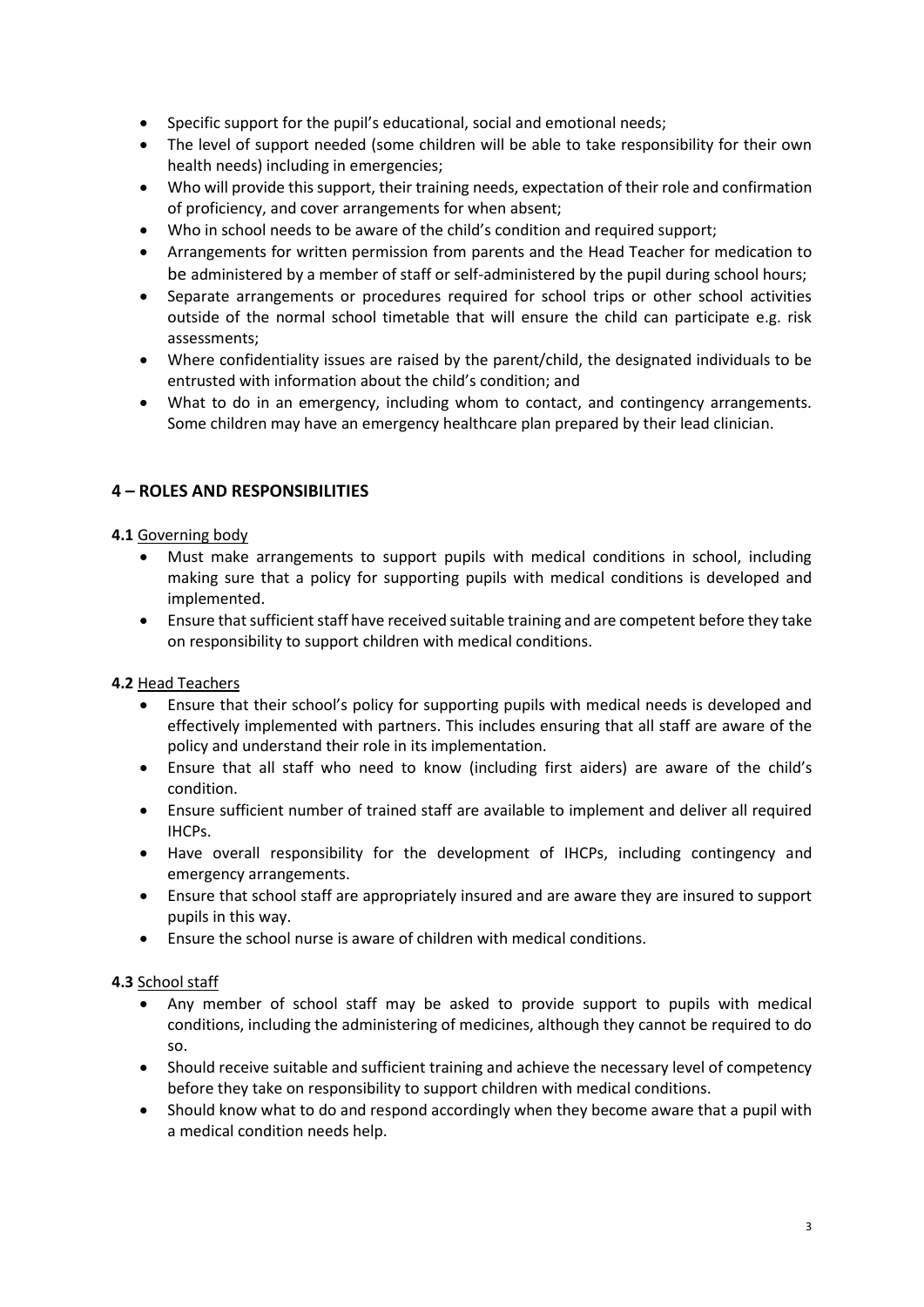#### **4.4** School nurses

- Responsible for notifying the school when a child has been identified as having a medical condition which will require support in school.
- Support staff to implement IHCPs, providing advice and training.
- Liaise with lead clinicians locally on support for child and associated staff training needs.

**4.5** Healthcare professionals (GPs etc.)

- Notify school nurse when a child has been identified as having a medical condition that will require support at school.
- Provide advice on developing IHCPs.

#### **4.6** Pupils

- Full involvement in discussions about their medical support needs.
- Contribute to the development of, and comply with, IHCP.

#### **4.7** Parents

- Provide the school with sufficient and up to date information about their child's medical needs.
- Contribute to the development of the IHCP.
- Carry out any action they have agreed to as part of the IHCP implementation.
- Ensure that required medicines are in school and are in date. These will to be returned to the appropriate parent or carer at the end of the academic year.

#### **4.8** Local Authority

- Provide support, advice and guidance, including suitable training for school staff, to ensure that the support identified in the IHCP can be delivered effectively.
- Where a pupil would not receive a suitable education in a mainstream school because of their health needs, to make other arrangements.

## **5. STAFF TRAINING AND SUPPORT**

**5.1** Any member of school staff providing support to a pupil with medical needs will receive suitable training.

**5.2** The relevant healthcare professional will normally lead on identifying the type and level of training required. The training will be sufficient to ensure that staff are competent and have confidence in their ability to support pupils with medical conditions.

**5.3** School staff will not give prescription medicines or undertake healthcare procedures without appropriate training.

**5.4** All school staff will be made aware of the school's policy for supporting pupils with medical conditions, and their role in implementing that policy.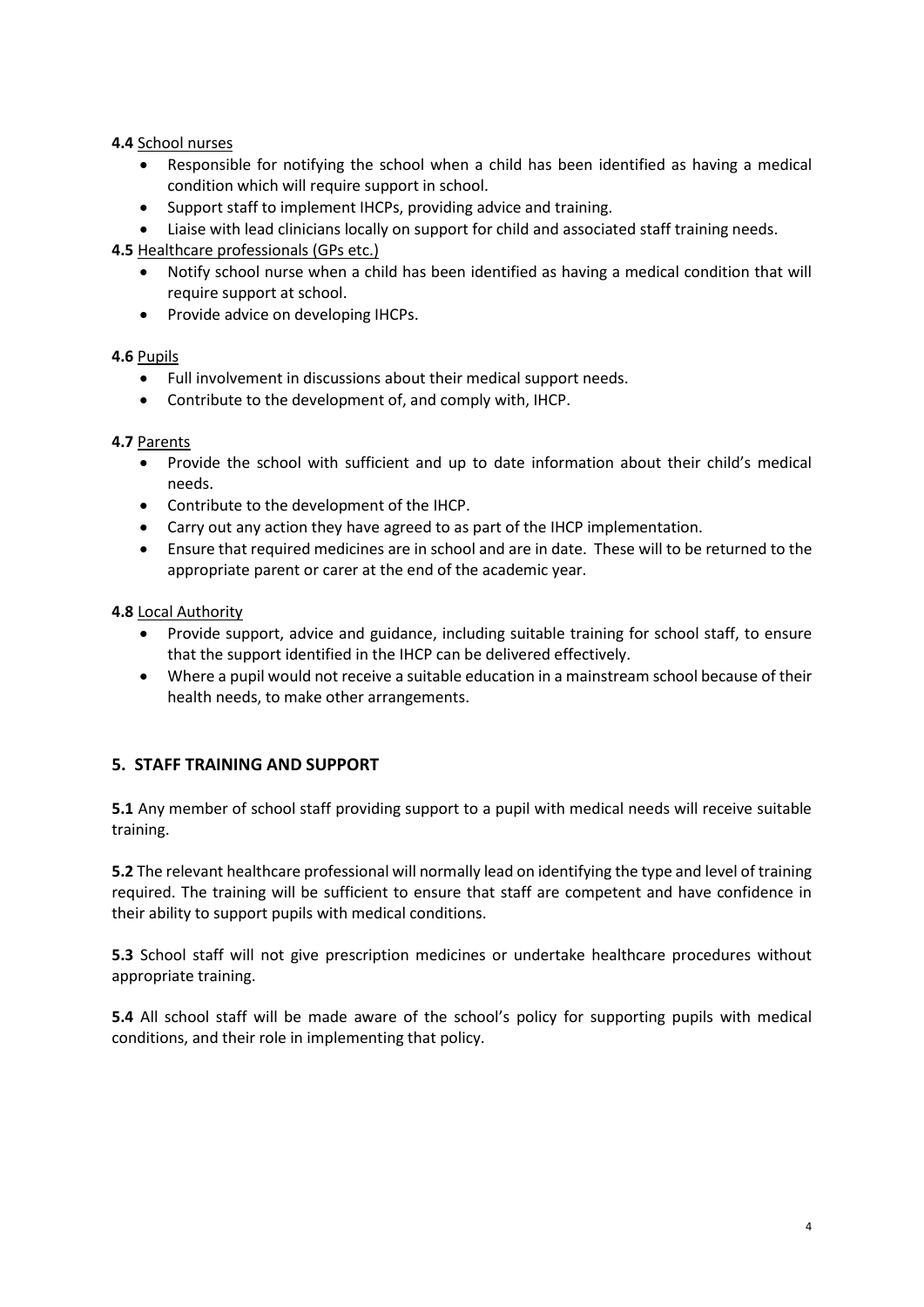## **6. CHILD'S ROLE IN MANAGING THEIR OWN MEDICAL NEEDS**

**6.1** Where a child is deemed competent to manage their own health needs and medicines, this should be reflected in their IHCP.

**6.2** Wherever possible children will be allowed to carry their own medicines and relevant devices, and to access their medicines for self-medication quickly and easily, but with an appropriate level of supervision.

# **7. MANAGING MEDICINES ON SCHOOL PREMISES**

**7.1** Medicines will only be administered at school when it would be detrimental to a child's health or school attendance not to do so.

**7.2** No child under 16 will be given prescription or non-prescription medicines without their parent's written consent.

**7.3** No child under 16 will be given medicine containing aspirin unless prescribed by a doctor.

**7.4** Wherever possible prescribed medicines should be taken outside school hours.

**7.5** The school will only accept prescribed medicines that are in-date, labelled, provided in the original container as dispensed by a pharmacist (except insulin which may be in a pen or pump) and include instructions for administration, dosage and storage.

**7.6** All medicines will be safely stored in a location which is known and accessible to the child.

**7.7** Where a child has been prescribed a controlled drug, they may legally have it in their possession if they are competent to do so, but passing it to another child is an offence and will be dealt with accordingly.

**7.8** The school will keep a record of all medicines administered to individual children stating what, how and how much was administered, when and by whom.

**7.9** When no longer required medicines will be returned to parents to arrange for safe disposal.

## **8. EMERGENCY PROCEDURES**

**8.1** Each IHCP will clearly define what constitutes an emergency and explain what to do, including ensuring that all relevant staff are aware of emergency symptoms and procedures.

**8.2** If a child is taken to hospital, a member of school staff will stay with the child until the parent arrives.

## **9. USE OF EMERGENCY SALBUTAMOL INHALERS**

**9.1** From October 2014 schools have been allowed to keep salbutamol inhalers and spacers for use in emergencies.